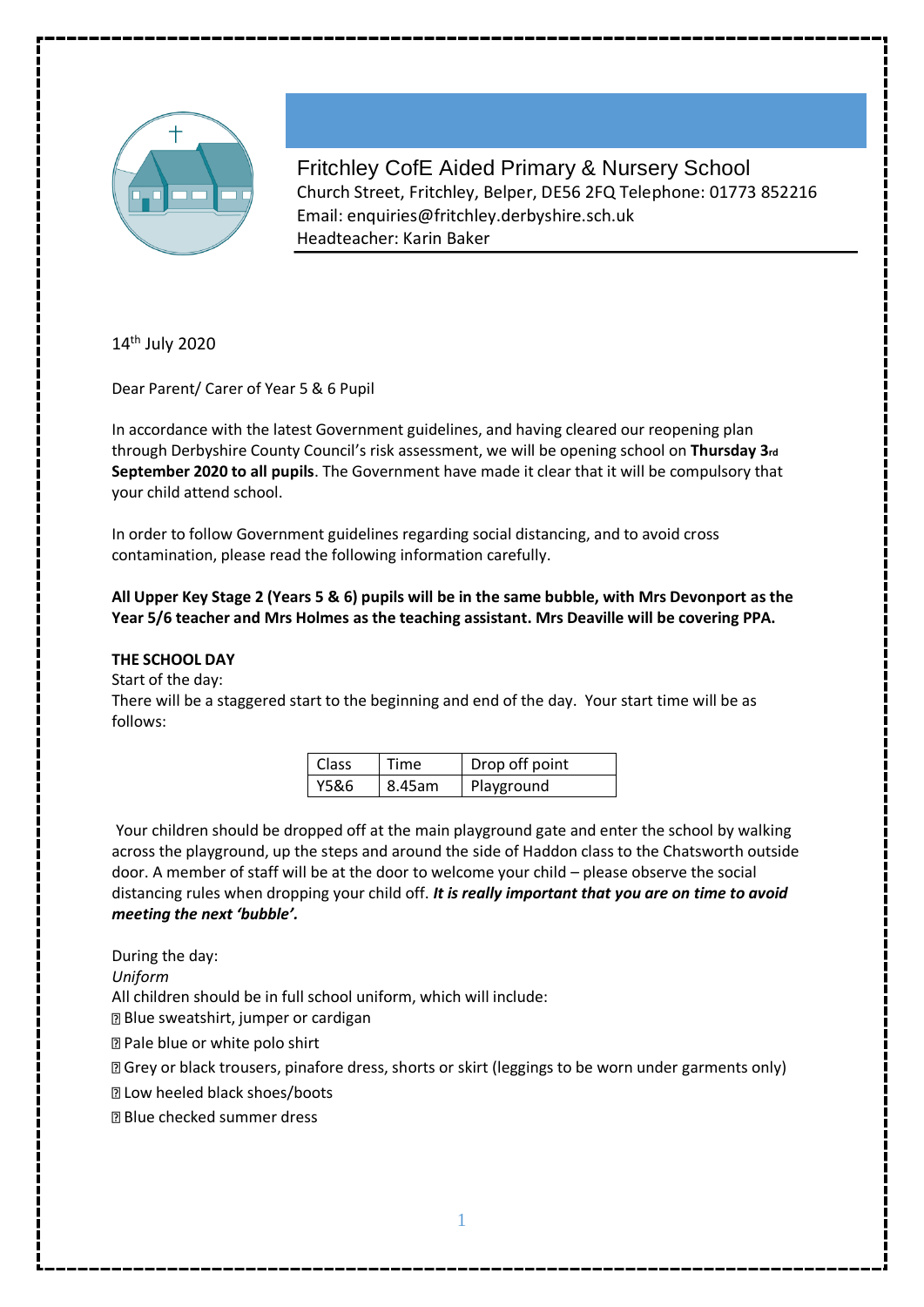**On a P.E. day your child should come to school in their P.E. kit and will remain in it all day** - they therefore do not need to bring their P.E. kit to school at all (they will be informed of their P.E. day in September). P.E. kit consists of **plain white t-shirt, black shorts, joggers, sweattop and trainers.** 

Children in years 1-6 will be seated next to each other at a table in their classrooms, facing the teacher. They will only mix with other children within that bubble as we will be limiting interaction between the bubbles as much as possible.

## *What your child will need:*

In order to avoid cross contamination, we are asking that you send your child to school with **nothing other than a coat, snack (fresh fruit), reading book and their packed lunch** (should they require one). Stationery will be provided and will remain in school. **There will be no tuck shop during the autumn term.** 

### *Clubs:*

Out of school club (breakfast and after school) will start on Thursday 3rd September at 7.45am. The cost is £4.50 per pupil for breakfast club; £8.50 for afterschool club for per pupil and £7.50 each for siblings. Children in this group will be kept apart as much as possible as per the government guidelines.

### *Recovery Curriculum*

For the Autumn Term, we will be concentrating on ensuring that all pupils are given the opportunity to 'catch up' on the basic skills of reading, writing and arithmetic as well as ensuring that there is a clear emphasis on their wellbeing through a program of Personal, Social and Health education. We will also be following our 'Questioning curriculum' the details of which will be sent in a class newsletter from the class teacher. Some children will be given extra tuition, either in small groups or individually – this will be in school time led by the class teacher, Ms Baker and Mrs Shaw as special educational needs coordinator.

### *Reading books*

Reading books should be brought into school each day and changed when needed. Returned books will be quarantined for at least 48 hours before being re issued.

#### *Lunchtime*

The school kitchen will be open. If your child receives a free school meal, this will continue. You can also order a school meal for £2.20 on a daily basis. There will be strict guidelines in place to ensure that classes do not mix and therefore there will be two separate sittings for lunch in the hall.

### *Picking up*

There will be a staggered end to the day. Year 3&4 time will be as follows:

| Group    | Time               | Pick up point |
|----------|--------------------|---------------|
| Year 5&6 | 3.30 <sub>pm</sub> | Playground    |

### *Home School Agreement*

A specific Covid-19 home/school agreement is attached with this letter for you to read, and return a signed copy of it to school in September (please inform us if you are unable to print this out and a copy will be sent home with your child on the first day back in September).

#### Kindest Regards